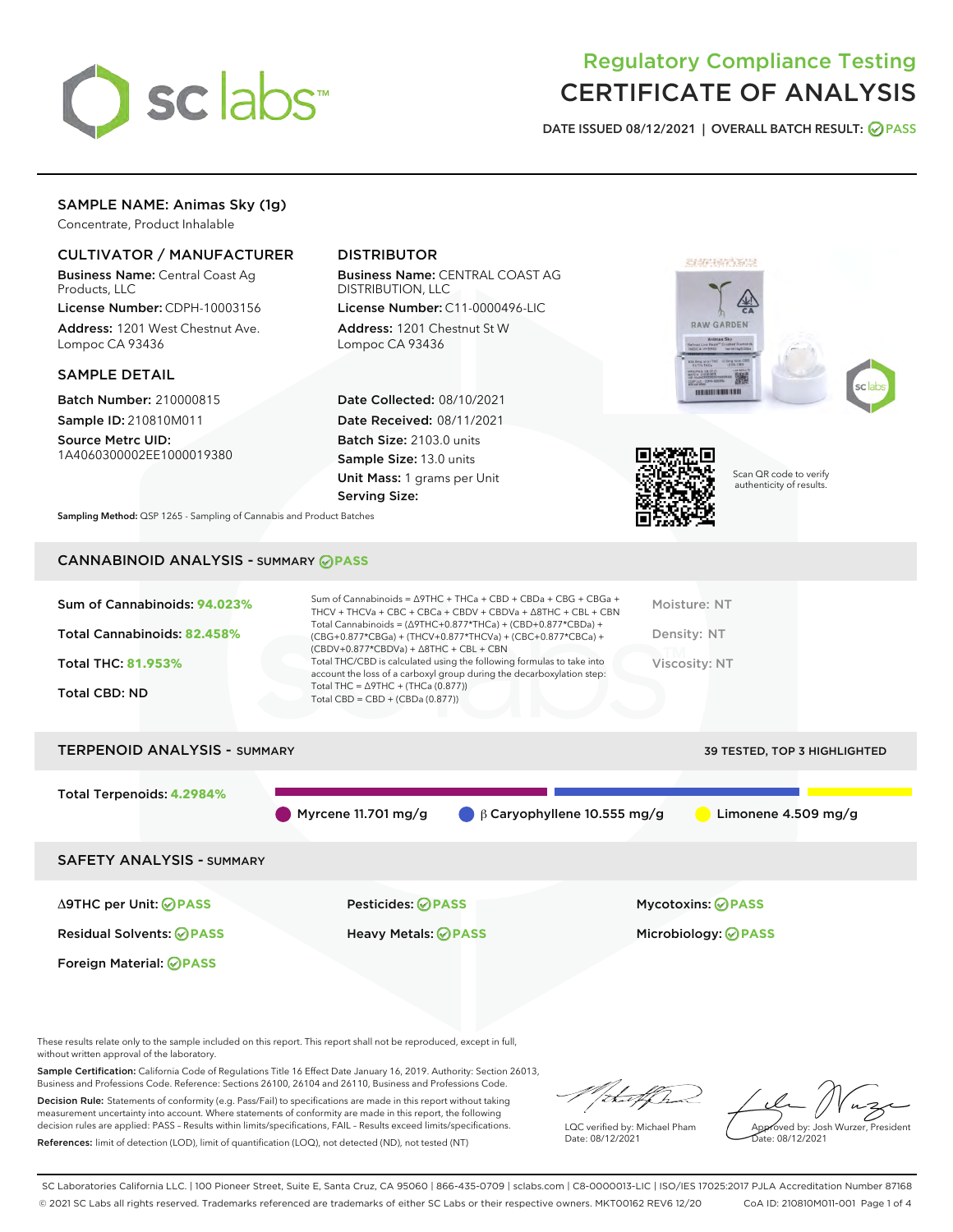



ANIMAS SKY (1G) | DATE ISSUED 08/12/2021 | OVERALL BATCH RESULT:  $\bigcirc$  PASS

#### CANNABINOID TEST RESULTS - 08/12/2021 2 PASS

Tested by high-performance liquid chromatography with diode-array detection (HPLC-DAD). **Method:** QSP 1157 - Analysis of Cannabinoids by HPLC-DAD

#### TOTAL CANNABINOIDS: **82.458%**

Total Cannabinoids (Total THC) + (Total CBD) + (Total CBG) + (Total THCV) + (Total CBC) + (Total CBDV) + ∆8THC + CBL + CBN

TOTAL THC: **81.953%** Total THC (∆9THC+0.877\*THCa)

TOTAL CBD: ND

Total CBD (CBD+0.877\*CBDa)

TOTAL CBG: ND Total CBG (CBG+0.877\*CBGa)

TOTAL THCV: 0.505% Total THCV (THCV+0.877\*THCVa)

TOTAL CBC: ND Total CBC (CBC+0.877\*CBCa)

TOTAL CBDV: ND Total CBDV (CBDV+0.877\*CBDVa)

| <b>COMPOUND</b>  | LOD/LOQ<br>(mg/g)          | <b>MEASUREMENT</b><br><b>UNCERTAINTY</b><br>(mg/g) | <b>RESULT</b><br>(mg/g) | <b>RESULT</b><br>(%) |
|------------------|----------------------------|----------------------------------------------------|-------------------------|----------------------|
| <b>THCa</b>      | 0.05 / 0.14                | ±24.016                                            | 934.47                  | 93.447               |
| <b>THCVa</b>     | 0.07/0.20                  | ±0.275                                             | 5.76                    | 0.576                |
| Δ9THC            | 0.06 / 0.26                | N/A                                                | <b>ND</b>               | <b>ND</b>            |
| $\triangle$ 8THC | 0.1/0.4                    | N/A                                                | <b>ND</b>               | <b>ND</b>            |
| <b>THCV</b>      | 0.1/0.2                    | N/A                                                | <b>ND</b>               | <b>ND</b>            |
| <b>CBD</b>       | 0.07/0.29                  | N/A                                                | <b>ND</b>               | <b>ND</b>            |
| <b>CBDa</b>      | 0.02/0.19                  | N/A                                                | <b>ND</b>               | <b>ND</b>            |
| <b>CBDV</b>      | 0.04 / 0.15                | N/A                                                | <b>ND</b>               | <b>ND</b>            |
| <b>CBDVa</b>     | 0.03/0.53                  | N/A                                                | <b>ND</b>               | <b>ND</b>            |
| <b>CBG</b>       | 0.06/0.19                  | N/A                                                | <b>ND</b>               | <b>ND</b>            |
| <b>CBGa</b>      | 0.1/0.2                    | N/A                                                | <b>ND</b>               | <b>ND</b>            |
| <b>CBL</b>       | 0.06/0.24                  | N/A                                                | <b>ND</b>               | <b>ND</b>            |
| <b>CBN</b>       | 0.1/0.3                    | N/A                                                | <b>ND</b>               | <b>ND</b>            |
| <b>CBC</b>       | 0.2 / 0.5                  | N/A                                                | <b>ND</b>               | <b>ND</b>            |
| <b>CBCa</b>      | 0.07/0.28                  | N/A                                                | <b>ND</b>               | <b>ND</b>            |
|                  | <b>SUM OF CANNABINOIDS</b> |                                                    | 940.23 mg/g             | 94.023%              |

#### **UNIT MASS: 1 grams per Unit**

| ∆9THC per Unit                                                                            | 1120 per-package limit | <b>ND</b>      | <b>PASS</b> |  |  |
|-------------------------------------------------------------------------------------------|------------------------|----------------|-------------|--|--|
| <b>Total THC per Unit</b>                                                                 |                        | 819.53 mg/unit |             |  |  |
| <b>CBD</b> per Unit                                                                       |                        | <b>ND</b>      |             |  |  |
| <b>Total CBD per Unit</b>                                                                 |                        | <b>ND</b>      |             |  |  |
| Sum of Cannabinoids<br>per Unit                                                           |                        | 940.23 mg/unit |             |  |  |
| <b>Total Cannabinoids</b><br>per Unit                                                     |                        | 824.58 mg/unit |             |  |  |
| <b>MOISTURE TEST RESULT</b><br><b>VISCOSITY TEST RESULT</b><br><b>DENSITY TEST RESULT</b> |                        |                |             |  |  |

Not Tested

Not Tested

Not Tested

#### TERPENOID TEST RESULTS - 08/12/2021

Terpene analysis utilizing gas chromatography-flame ionization detection (GC-FID). **Method:** QSP 1192 - Analysis of Terpenoids by GC-FID

| <b>COMPOUND</b>         | LOD/LOQ<br>(mg/g) | <b>MEASUREMENT</b><br><b>UNCERTAINTY</b><br>(mg/g) | <b>RESULT</b><br>(mg/g)                         | <b>RESULT</b><br>(%) |
|-------------------------|-------------------|----------------------------------------------------|-------------------------------------------------|----------------------|
| <b>Myrcene</b>          | 0.008 / 0.025     | ±0.1509                                            | 11.701                                          | 1.1701               |
| $\beta$ Caryophyllene   | 0.004 / 0.012     | ±0.3758                                            | 10.555                                          | 1.0555               |
| Limonene                | 0.005 / 0.016     | ±0.0645                                            | 4.509                                           | 0.4509               |
| $\alpha$ Humulene       | 0.009 / 0.029     | ±0.1038                                            | 3.235                                           | 0.3235               |
| Terpinolene             | 0.008 / 0.026     | ±0.0490                                            | 2.388                                           | 0.2388               |
| Ocimene                 | 0.011 / 0.038     | ±0.0622                                            | 1.938                                           | 0.1938               |
| Linalool                | 0.009 / 0.032     | ±0.0555                                            | 1.460                                           | 0.1460               |
| trans-ß-Farnesene       | 0.008 / 0.025     | ±0.0462                                            | 1.300                                           | 0.1300               |
| Terpineol               | 0.016 / 0.055     | ±0.0473                                            | 0.771                                           | 0.0771               |
| $\beta$ Pinene          | 0.004 / 0.014     | ±0.0089                                            | 0.770                                           | 0.0770               |
| Guaiol                  | 0.009 / 0.030     | ±0.0330                                            | 0.699                                           | 0.0699               |
| Fenchol                 | 0.010 / 0.034     | ±0.0264                                            | 0.683                                           | 0.0683               |
| Valencene               | 0.009 / 0.030     | ±0.0466                                            | 0.676                                           | 0.0676               |
| $\alpha$ Pinene         | 0.005 / 0.017     | ±0.0051                                            | 0.594                                           | 0.0594               |
| Nerolidol               | 0.009 / 0.028     | ±0.0360                                            | 0.573                                           | 0.0573               |
| Borneol                 | 0.005 / 0.016     | ±0.0121                                            | 0.289                                           | 0.0289               |
| $\alpha$ Bisabolol      | 0.008 / 0.026     | ±0.0134                                            | 0.250                                           | 0.0250               |
| Caryophyllene<br>Oxide  | 0.010 / 0.033     | ±0.0058                                            | 0.127                                           | 0.0127               |
| Camphene                | 0.005 / 0.015     | ±0.0008                                            | 0.068                                           | 0.0068               |
| $\alpha$ Phellandrene   | 0.006 / 0.020     | ±0.0009                                            | 0.067                                           | 0.0067               |
| Citronellol             | 0.003 / 0.010     | ±0.0032                                            | 0.066                                           | 0.0066               |
| $\alpha$ Terpinene      | 0.005 / 0.017     | ±0.0009                                            | 0.059                                           | 0.0059               |
| $\gamma$ Terpinene      | 0.006 / 0.018     | ±0.0010                                            | 0.058                                           | 0.0058               |
| Fenchone                | 0.009 / 0.028     | ±0.0017                                            | 0.058                                           | 0.0058               |
| 3 Carene                | 0.005 / 0.018     | ±0.0007                                            | 0.052                                           | 0.0052               |
| Nerol                   | 0.003 / 0.011     | ±0.0017                                            | 0.038                                           | 0.0038               |
| Sabinene                | 0.004/0.014       | N/A                                                | <loq< th=""><th><loq< th=""></loq<></th></loq<> | <loq< th=""></loq<>  |
| p-Cymene                | 0.005 / 0.016     | N/A                                                | <loq< th=""><th><loq< th=""></loq<></th></loq<> | <loq< th=""></loq<>  |
| Eucalyptol              | 0.006 / 0.018     | N/A                                                | <loq< th=""><th><loq< th=""></loq<></th></loq<> | <loq< th=""></loq<>  |
| Sabinene Hydrate        | 0.006 / 0.022     | N/A                                                | ND                                              | <b>ND</b>            |
| (-)-Isopulegol          | 0.005 / 0.016     | N/A                                                | ND                                              | ND                   |
| Camphor                 | 0.006 / 0.019     | N/A                                                | <b>ND</b>                                       | <b>ND</b>            |
| Isoborneol              | 0.004 / 0.012     | N/A                                                | <b>ND</b>                                       | <b>ND</b>            |
| Menthol                 | 0.008 / 0.025     | N/A                                                | ND                                              | ND                   |
| R-(+)-Pulegone          | 0.003 / 0.011     | N/A                                                | ND                                              | ND                   |
| Geraniol                | 0.002 / 0.007     | N/A                                                | ND                                              | ND                   |
| <b>Geranyl Acetate</b>  | 0.004 / 0.014     | N/A                                                | ND                                              | ND                   |
| $\alpha$ Cedrene        | 0.005 / 0.016     | N/A                                                | ND                                              | ND                   |
| Cedrol                  | 0.008 / 0.027     | N/A                                                | ND                                              | ND                   |
| <b>TOTAL TERPENOIDS</b> |                   |                                                    | 42.984 mg/g                                     | 4.2984%              |

SC Laboratories California LLC. | 100 Pioneer Street, Suite E, Santa Cruz, CA 95060 | 866-435-0709 | sclabs.com | C8-0000013-LIC | ISO/IES 17025:2017 PJLA Accreditation Number 87168 © 2021 SC Labs all rights reserved. Trademarks referenced are trademarks of either SC Labs or their respective owners. MKT00162 REV6 12/20 CoA ID: 210810M011-001 Page 2 of 4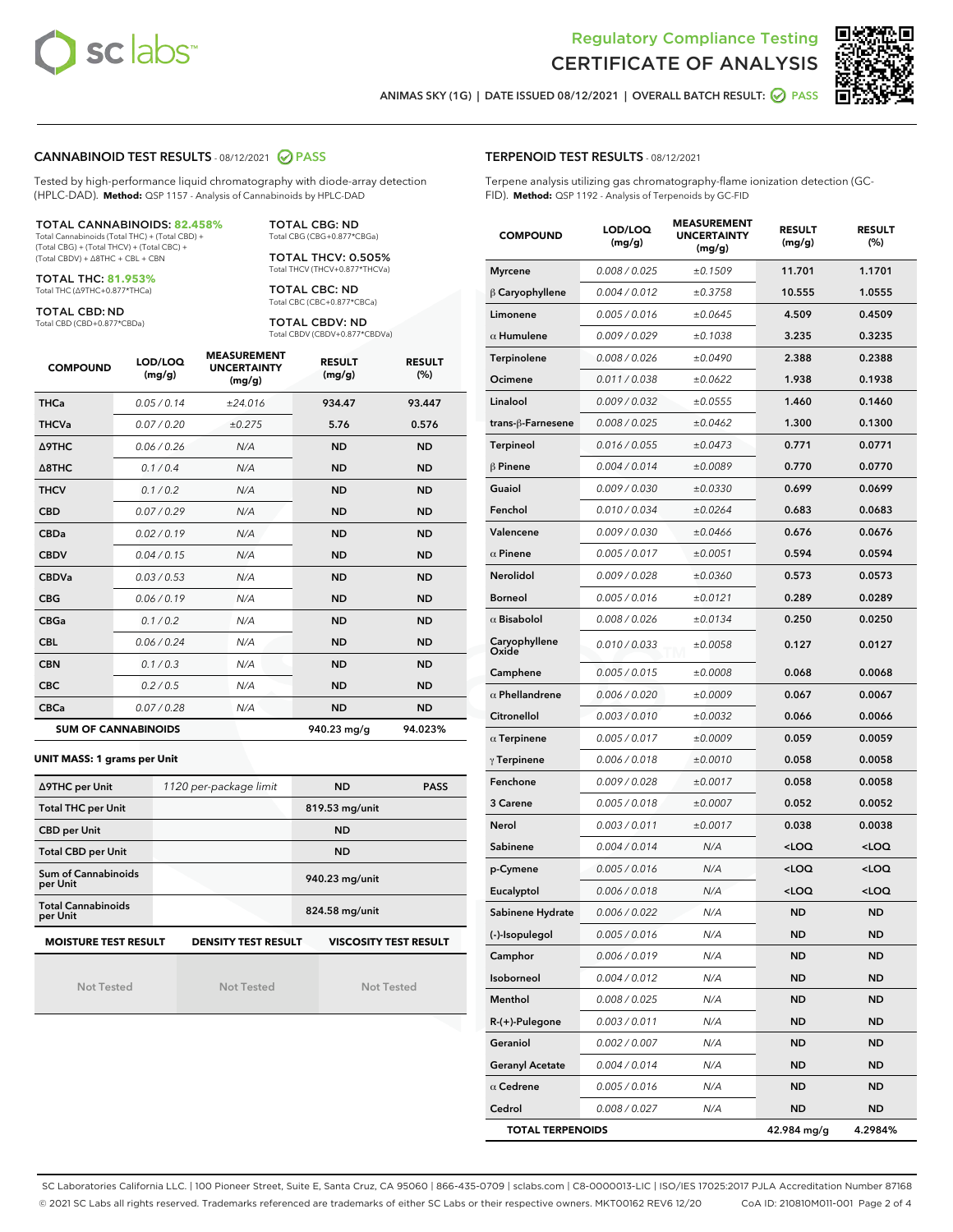



ANIMAS SKY (1G) | DATE ISSUED 08/12/2021 | OVERALL BATCH RESULT: 2 PASS

## CATEGORY 1 PESTICIDE TEST RESULTS - 08/11/2021 2 PASS

Pesticide and plant growth regulator analysis utilizing high-performance liquid chromatography-mass spectrometry (HPLC-MS) or gas chromatography-mass spectrometry (GC-MS). \*GC-MS utilized where indicated. **Method:** QSP 1212 - Analysis of Pesticides and Mycotoxins by LC-MS or QSP 1213 - Analysis of Pesticides by GC-MS

| <b>COMPOUND</b>             | LOD/LOQ<br>$(\mu g/g)$ | <b>ACTION</b><br><b>LIMIT</b><br>$(\mu g/g)$ | <b>MEASUREMENT</b><br><b>UNCERTAINTY</b><br>$(\mu g/g)$ | <b>RESULT</b><br>$(\mu g/g)$ | <b>RESULT</b> |
|-----------------------------|------------------------|----------------------------------------------|---------------------------------------------------------|------------------------------|---------------|
| Aldicarb                    | 0.03 / 0.08            | $\geq$ LOD                                   | N/A                                                     | <b>ND</b>                    | <b>PASS</b>   |
| Carbofuran                  | 0.02/0.05              | $\ge$ LOD                                    | N/A                                                     | <b>ND</b>                    | <b>PASS</b>   |
| Chlordane*                  | 0.03 / 0.08            | $\ge$ LOD                                    | N/A                                                     | <b>ND</b>                    | <b>PASS</b>   |
| Chlorfenapyr*               | 0.03/0.10              | $\ge$ LOD                                    | N/A                                                     | <b>ND</b>                    | <b>PASS</b>   |
| Chlorpyrifos                | 0.02 / 0.06            | $\ge$ LOD                                    | N/A                                                     | <b>ND</b>                    | <b>PASS</b>   |
| Coumaphos                   | 0.02 / 0.07            | $\ge$ LOD                                    | N/A                                                     | <b>ND</b>                    | <b>PASS</b>   |
| Daminozide                  | 0.02 / 0.07            | $\ge$ LOD                                    | N/A                                                     | <b>ND</b>                    | <b>PASS</b>   |
| <b>DDVP</b><br>(Dichlorvos) | 0.03/0.09              | $\ge$ LOD                                    | N/A                                                     | <b>ND</b>                    | <b>PASS</b>   |
| Dimethoate                  | 0.03 / 0.08            | $\ge$ LOD                                    | N/A                                                     | <b>ND</b>                    | <b>PASS</b>   |
| Ethoprop(hos)               | 0.03/0.10              | $\ge$ LOD                                    | N/A                                                     | <b>ND</b>                    | <b>PASS</b>   |
| Etofenprox                  | 0.02/0.06              | $\ge$ LOD                                    | N/A                                                     | <b>ND</b>                    | <b>PASS</b>   |
| Fenoxycarb                  | 0.03/0.08              | $\ge$ LOD                                    | N/A                                                     | <b>ND</b>                    | <b>PASS</b>   |
| Fipronil                    | 0.03/0.08              | $\ge$ LOD                                    | N/A                                                     | <b>ND</b>                    | <b>PASS</b>   |
| Imazalil                    | 0.02 / 0.06            | $\ge$ LOD                                    | N/A                                                     | <b>ND</b>                    | <b>PASS</b>   |
| <b>Methiocarb</b>           | 0.02 / 0.07            | $\ge$ LOD                                    | N/A                                                     | <b>ND</b>                    | <b>PASS</b>   |
| Methyl<br>parathion         | 0.03/0.10              | $\ge$ LOD                                    | N/A                                                     | <b>ND</b>                    | <b>PASS</b>   |
| <b>Mevinphos</b>            | 0.03/0.09              | $\ge$ LOD                                    | N/A                                                     | <b>ND</b>                    | <b>PASS</b>   |
| Paclobutrazol               | 0.02 / 0.05            | $\ge$ LOD                                    | N/A                                                     | <b>ND</b>                    | <b>PASS</b>   |
| Propoxur                    | 0.03/0.09              | $\ge$ LOD                                    | N/A                                                     | <b>ND</b>                    | <b>PASS</b>   |
| Spiroxamine                 | 0.03 / 0.08            | $\ge$ LOD                                    | N/A                                                     | <b>ND</b>                    | <b>PASS</b>   |
| <b>Thiacloprid</b>          | 0.03/0.10              | $\ge$ LOD                                    | N/A                                                     | <b>ND</b>                    | <b>PASS</b>   |
|                             |                        |                                              |                                                         |                              |               |

## CATEGORY 2 PESTICIDE TEST RESULTS - 08/11/2021 @ PASS

| <b>COMPOUND</b>          | LOD/LOO<br>$(\mu g/g)$ | <b>ACTION</b><br>LIMIT<br>$(\mu g/g)$ | <b>MEASUREMENT</b><br><b>UNCERTAINTY</b><br>$(\mu g/g)$ | <b>RESULT</b><br>$(\mu g/g)$ | <b>RESULT</b> |  |
|--------------------------|------------------------|---------------------------------------|---------------------------------------------------------|------------------------------|---------------|--|
| Abamectin                | 0.03/0.10              | 0.1                                   | N/A                                                     | <b>ND</b>                    | <b>PASS</b>   |  |
| Acephate                 | 0.02/0.07              | 0.1                                   | N/A                                                     | <b>ND</b>                    | <b>PASS</b>   |  |
| Acequinocyl              | 0.02/0.07              | 0.1                                   | N/A                                                     | <b>ND</b>                    | <b>PASS</b>   |  |
| Acetamiprid              | 0.02/0.05              | 0.1                                   | N/A                                                     | <b>ND</b>                    | <b>PASS</b>   |  |
| Azoxystrobin             | 0.02/0.07              | 0.1                                   | N/A                                                     | <b>ND</b>                    | <b>PASS</b>   |  |
| <b>Bifenazate</b>        | 0.01/0.04              | 0.1                                   | N/A                                                     | <b>ND</b>                    | <b>PASS</b>   |  |
| <b>Bifenthrin</b>        | 0.02/0.05              | 3                                     | N/A                                                     | <b>ND</b>                    | <b>PASS</b>   |  |
| <b>Boscalid</b>          | 0.03/0.09              | 0.1                                   | N/A                                                     | <b>ND</b>                    | <b>PASS</b>   |  |
| Captan                   | 0.19/0.57              | 0.7                                   | N/A                                                     | <b>ND</b>                    | <b>PASS</b>   |  |
| Carbaryl                 | 0.02/0.06              | 0.5                                   | N/A                                                     | <b>ND</b>                    | <b>PASS</b>   |  |
| Chlorantranilip-<br>role | 0.04/0.12              | 10                                    | N/A                                                     | <b>ND</b>                    | <b>PASS</b>   |  |
| Clofentezine             | 0.03/0.09              | 0.1                                   | N/A                                                     | <b>ND</b>                    | <b>PASS</b>   |  |

#### CATEGORY 2 PESTICIDE TEST RESULTS - 08/11/2021 continued

| <b>COMPOUND</b>               | LOD/LOQ<br>(µg/g) | <b>ACTION</b><br>LIMIT<br>(µg/g) | <b>MEASUREMENT</b><br><b>UNCERTAINTY</b><br>(µg/g) | <b>RESULT</b><br>$(\mu g/g)$ | <b>RESULT</b> |
|-------------------------------|-------------------|----------------------------------|----------------------------------------------------|------------------------------|---------------|
| Cyfluthrin                    | 0.12 / 0.38       | $\overline{2}$                   | N/A                                                | <b>ND</b>                    | <b>PASS</b>   |
| Cypermethrin                  | 0.11 / 0.32       | 1                                | N/A                                                | <b>ND</b>                    | <b>PASS</b>   |
| Diazinon                      | 0.02 / 0.05       | 0.1                              | N/A                                                | <b>ND</b>                    | <b>PASS</b>   |
| Dimethomorph                  | 0.03 / 0.09       | $\overline{c}$                   | N/A                                                | <b>ND</b>                    | <b>PASS</b>   |
| Etoxazole                     | 0.02 / 0.06       | 0.1                              | N/A                                                | <b>ND</b>                    | <b>PASS</b>   |
| Fenhexamid                    | 0.03 / 0.09       | 0.1                              | N/A                                                | <b>ND</b>                    | <b>PASS</b>   |
| Fenpyroximate                 | 0.02 / 0.06       | 0.1                              | N/A                                                | <b>ND</b>                    | <b>PASS</b>   |
| Flonicamid                    | 0.03 / 0.10       | 0.1                              | N/A                                                | <b>ND</b>                    | <b>PASS</b>   |
| Fludioxonil                   | 0.03 / 0.10       | 0.1                              | N/A                                                | <b>ND</b>                    | <b>PASS</b>   |
| Hexythiazox                   | 0.02 / 0.07       | 0.1                              | N/A                                                | <b>ND</b>                    | <b>PASS</b>   |
| Imidacloprid                  | 0.04 / 0.11       | 5                                | N/A                                                | <b>ND</b>                    | <b>PASS</b>   |
| Kresoxim-methyl               | 0.02 / 0.07       | 0.1                              | N/A                                                | <b>ND</b>                    | <b>PASS</b>   |
| Malathion                     | 0.03 / 0.09       | 0.5                              | N/A                                                | <b>ND</b>                    | <b>PASS</b>   |
| Metalaxyl                     | 0.02 / 0.07       | $\overline{c}$                   | N/A                                                | ND                           | <b>PASS</b>   |
| Methomyl                      | 0.03 / 0.10       | $\mathbf{1}$                     | N/A                                                | <b>ND</b>                    | <b>PASS</b>   |
| Myclobutanil                  | 0.03 / 0.09       | 0.1                              | N/A                                                | <b>ND</b>                    | <b>PASS</b>   |
| Naled                         | 0.02 / 0.07       | 0.1                              | N/A                                                | <b>ND</b>                    | <b>PASS</b>   |
| Oxamyl                        | 0.04 / 0.11       | 0.5                              | N/A                                                | <b>ND</b>                    | <b>PASS</b>   |
| Pentachloronitro-<br>benzene* | 0.03 / 0.09       | 0.1                              | N/A                                                | ND                           | <b>PASS</b>   |
| Permethrin                    | 0.04 / 0.12       | 0.5                              | N/A                                                | <b>ND</b>                    | <b>PASS</b>   |
| Phosmet                       | 0.03 / 0.10       | 0.1                              | N/A                                                | <b>ND</b>                    | <b>PASS</b>   |
| Piperonylbu-<br>toxide        | 0.02 / 0.07       | 3                                | N/A                                                | <b>ND</b>                    | <b>PASS</b>   |
| Prallethrin                   | 0.03 / 0.08       | 0.1                              | N/A                                                | <b>ND</b>                    | <b>PASS</b>   |
| Propiconazole                 | 0.02 / 0.07       | 0.1                              | N/A                                                | <b>ND</b>                    | <b>PASS</b>   |
| Pyrethrins                    | 0.04 / 0.12       | 0.5                              | N/A                                                | <b>ND</b>                    | <b>PASS</b>   |
| Pyridaben                     | 0.02 / 0.07       | 0.1                              | N/A                                                | <b>ND</b>                    | <b>PASS</b>   |
| Spinetoram                    | 0.02 / 0.07       | 0.1                              | N/A                                                | <b>ND</b>                    | <b>PASS</b>   |
| Spinosad                      | 0.02 / 0.07       | 0.1                              | N/A                                                | <b>ND</b>                    | <b>PASS</b>   |
| Spiromesifen                  | 0.02 / 0.05       | 0.1                              | N/A                                                | <b>ND</b>                    | <b>PASS</b>   |
| Spirotetramat                 | 0.02 / 0.06       | 0.1                              | N/A                                                | <b>ND</b>                    | <b>PASS</b>   |
| Tebuconazole                  | 0.02 / 0.07       | 0.1                              | N/A                                                | <b>ND</b>                    | <b>PASS</b>   |
| Thiamethoxam                  | 0.03 / 0.10       | 5                                | N/A                                                | <b>ND</b>                    | <b>PASS</b>   |
| Trifloxystrobin               | 0.03 / 0.08       | 0.1                              | N/A                                                | <b>ND</b>                    | <b>PASS</b>   |

SC Laboratories California LLC. | 100 Pioneer Street, Suite E, Santa Cruz, CA 95060 | 866-435-0709 | sclabs.com | C8-0000013-LIC | ISO/IES 17025:2017 PJLA Accreditation Number 87168 © 2021 SC Labs all rights reserved. Trademarks referenced are trademarks of either SC Labs or their respective owners. MKT00162 REV6 12/20 CoA ID: 210810M011-001 Page 3 of 4